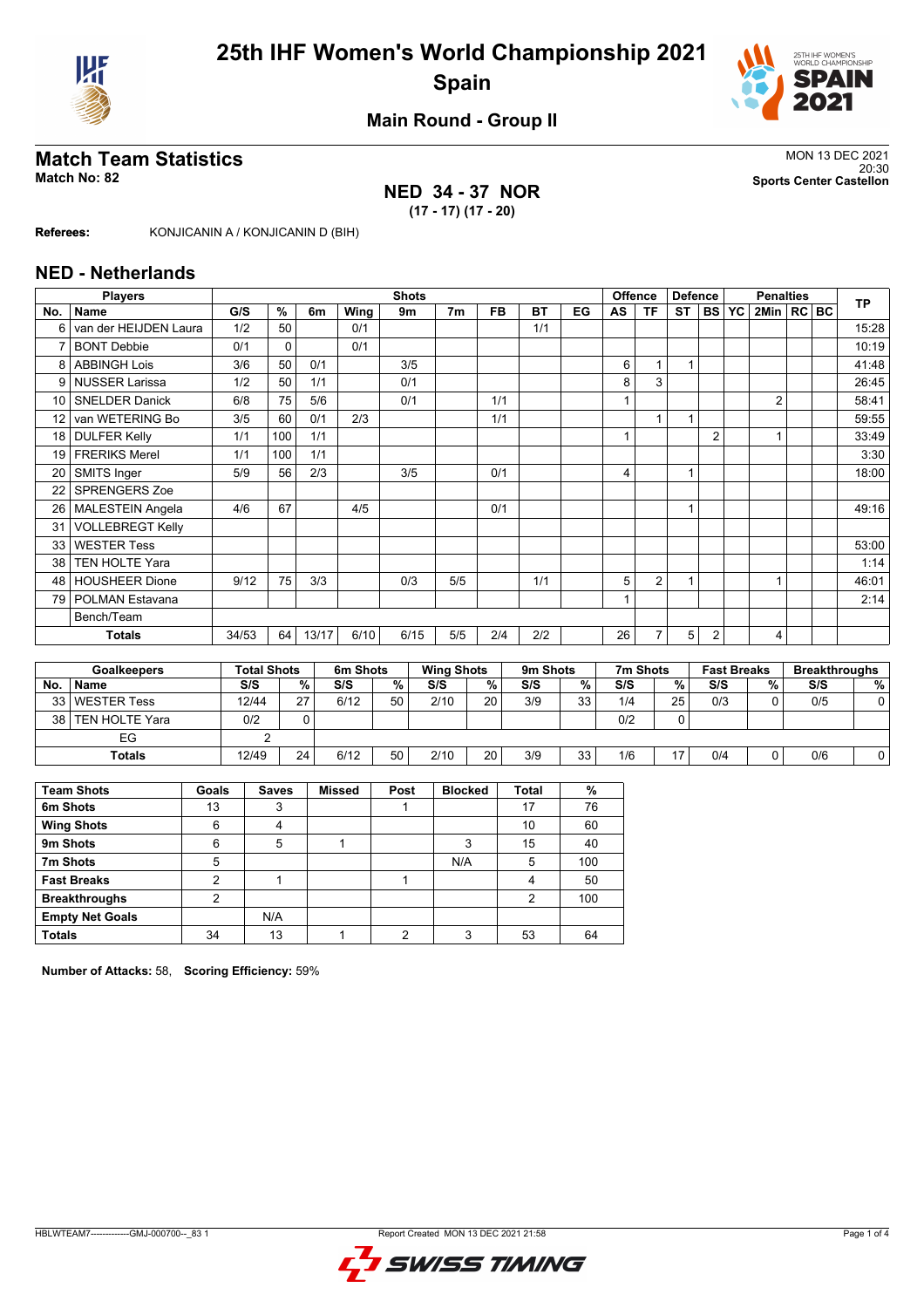

# **25th IHF Women's World Championship 2021 Spain**



**Main Round - Group II**

# **Match Team Statistics** MON 13 DEC 2021

20:30 **Match No: 82 Sports Center Castellon NED 34 - 37 NOR (17 - 17) (17 - 20)**

**Referees:** KONJICANIN A / KONJICANIN D (BIH)

#### **NED - Netherlands**

#### **Shots Distribution Players** Goals / Shots 8 ABBINGH L  $9$  NUSSER L 10 SNELDER D 6 van der HEIJDEN L 7 BONT D 12 van WETERING B 18 DULFER K  $1/1$  $1/1$ 1 1/1 D 1 0/1  $0/1$  1/1 89, A Q A R  $\frac{1}{2}$ <br> $\frac{1}{2}$ <br> $\frac{1}{2}$ <br> $\frac{1}{2}$ 0/1 H 机机 . .  $\sqrt{0/1}$  $\vert$  0/1  $2/2$  1/1 0/1 1/1  $1/1$  $10/1$  1/1  $\blacksquare$  3/3 1/1 2/2 1-Blocked 1-Missed

| <b>19 FRERIKS M</b> | 20 SMITS I          | 22 SPRENGERS Z       | 26 MALESTEIN A            | 31 VOLLEBREGT K | 33 WESTER T | 38 TEN HOLTE Y |
|---------------------|---------------------|----------------------|---------------------------|-----------------|-------------|----------------|
| 1/1                 | 11'<br>$\mathbf{L}$ |                      | 0/1                       |                 |             |                |
|                     | 0/1<br>0/2          |                      | 0/1<br>$\blacksquare$ 1/1 | . .             |             |                |
|                     |                     | $4/4$ $\blacksquare$ | $\blacksquare$ 2/2        | 1/1             |             |                |
|                     | 2-Post              |                      |                           |                 |             |                |

| 48 HOUSHEER D |     |           | 79 POLMAN E |
|---------------|-----|-----------|-------------|
| 1/1           | 1/1 | 2/2       |             |
| 1/1           |     | 1/1       |             |
| 0/1           | 1/1 | 2/2       |             |
|               |     | 2-Blocked |             |

**Team**



Saves / Shots

| 0/4  | 1/2 | 1/2 |
|------|-----|-----|
| 2/7  | 3/3 | 3/5 |
| 1/12 | 1/7 | 0/7 |

| 33 WESTER T      |                  |                  |
|------------------|------------------|------------------|
| $\overline{0/4}$ | $\overline{1/2}$ | $\overline{1/2}$ |
| j<br>2/7         | 3/3              | 3/3              |
| 1/11             | 1/6              | 0/6              |
| 38 TEN HOLTE Y   |                  |                  |
|                  |                  |                  |
|                  |                  | 0/1              |

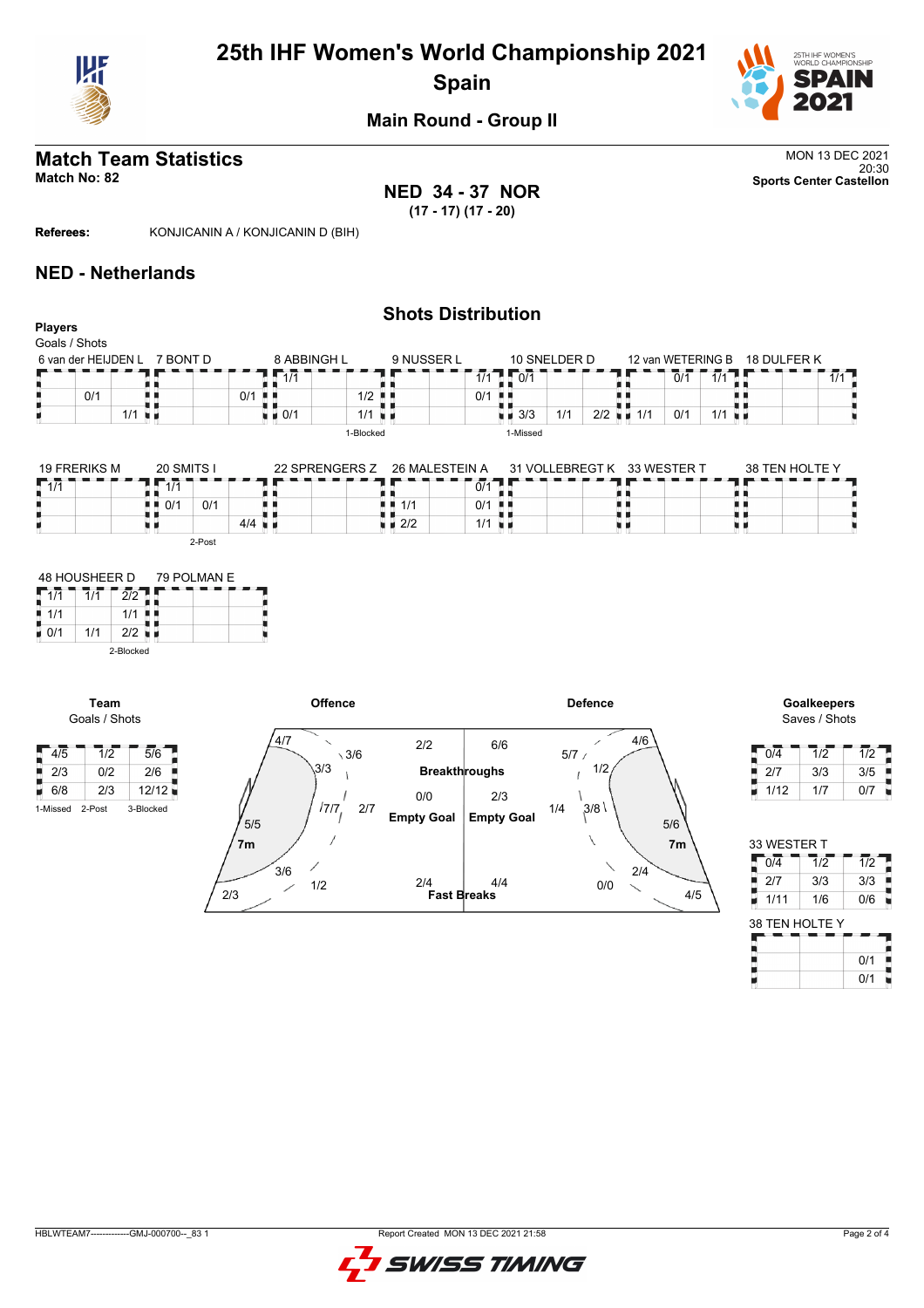



## **Main Round - Group II**

## **Match Team Statistics** MON 13 DEC 2021

## **NED 34 - 37 NOR (17 - 17) (17 - 20)**

20:30 **Match No: 82 Sports Center Castellon**

**Referees:** KONJICANIN A / KONJICANIN D (BIH)

#### **NOR - Norway**

|                 | <b>Players</b>              |       | <b>Shots</b> |      |      |      |                |           |           |     |    | <b>Offence</b><br><b>Defence</b> |                |           | <b>Penalties</b> |                |  |  | <b>TP</b> |
|-----------------|-----------------------------|-------|--------------|------|------|------|----------------|-----------|-----------|-----|----|----------------------------------|----------------|-----------|------------------|----------------|--|--|-----------|
| No.             | Name                        | G/S   | %            | 6m   | Wing | 9m   | 7 <sub>m</sub> | <b>FB</b> | <b>BT</b> | EG  | AS | <b>TF</b>                        | <b>ST</b>      | <b>BS</b> | <b>YC</b>        | 2Min   RC   BC |  |  |           |
| $\overline{2}$  | <b>REISTAD Henny</b>        | 9/10  | 90           | 0/1  |      | 3/3  | 2/2            | 2/2       | 2/2       |     | 3  |                                  |                |           |                  |                |  |  | 40:19     |
| 3               | <b>HEGH ARNTZEN Emilie</b>  | 3/4   | 75           |      |      | 3/4  |                |           |           |     | 4  |                                  |                |           |                  |                |  |  | 41:17     |
| 4               | <b>KRISTIANSEN Veronica</b> | 0/1   | $\mathbf{0}$ | 0/1  |      |      |                |           |           |     |    |                                  |                |           |                  |                |  |  | 28:15     |
| 9               | <b>MORK Nora</b>            | 8/13  | 62           | 2/4  | 0/1  | 0/1  | 3/4            |           | 3/3       |     | 10 | 4                                |                |           |                  |                |  |  | 30:09     |
| 10 <sup>1</sup> | <b>BREDAL OFTEDAL Stine</b> | 1/1   | 100          |      |      |      |                |           | 1/1       |     |    |                                  |                |           |                  |                |  |  | 19:47     |
| 11              | <b>AUNE Malin</b>           | 4/4   | 100          |      | 4/4  |      |                |           |           |     |    |                                  |                |           |                  |                |  |  | 47:46     |
| 12 <sup>°</sup> | <b>SOLBERG Silje</b>        | 1/2   | 50           |      |      | 0/1  |                |           |           | 1/1 |    |                                  |                |           |                  |                |  |  | 48:15     |
| 13              | <b>BRATTSET DALE Kari</b>   | 2/5   | 40           | 1/4  |      |      |                | 1/1       |           |     |    |                                  |                |           |                  |                |  |  | 45:12     |
| 15              | <b>INGSTAD Vilde</b>        | 1/2   | 50           | 1/2  |      |      |                |           |           |     |    |                                  |                |           |                  |                |  |  | 12:44     |
| 16 <sup>1</sup> | <b>LUNDE Katrine</b>        |       |              |      |      |      |                |           |           |     |    |                                  |                |           |                  |                |  |  | 9:13      |
| 19              | <b>HOGDAHL Moa</b>          |       |              |      |      |      |                |           |           |     |    |                                  |                |           |                  |                |  |  |           |
| 20              | <b>JACOBSEN Marit</b>       | 0/1   | $\Omega$     |      | 0/1  |      |                |           |           |     |    |                                  |                |           |                  |                |  |  | 13:10     |
| 23 <sub>1</sub> | <b>HERREM Camilla</b>       | 7/9   | 78           | 1/1  | 4/5  |      |                | 1/1       |           | 1/2 |    |                                  | $\overline{2}$ |           |                  |                |  |  | 51:33     |
| 24              | SOLBERG-ISAKSEN Sanna       |       |              |      |      |      |                |           |           |     |    |                                  |                |           |                  |                |  |  | 8:36      |
| 25 <sub>1</sub> | <b>BREISTOL Kristine</b>    | 0/2   | $\Omega$     |      |      | 0/2  |                |           |           |     |    |                                  |                |           |                  |                |  |  | 8:37      |
|                 | 30   AARDAHL Maren          | 1/1   | 100          | 1/1  |      |      |                |           |           |     |    |                                  |                |           |                  |                |  |  | 15:07     |
|                 | Bench/Team                  |       |              |      |      |      |                |           |           |     |    |                                  |                |           | 1                |                |  |  |           |
|                 | <b>Totals</b>               | 37/55 | 67           | 6/14 | 8/11 | 6/11 | 5/6            | 4/4       | 6/6       | 2/3 | 21 | 8                                | 2              | 3         | 3                | 2              |  |  |           |

|           | <b>Goalkeepers</b>   | <b>Total Shots</b> |        | 6m Shots |    | <b>Wing Shots</b> |    | 9m Shots |    | 7m Shots |   | <b>Fast Breaks</b> |     | <b>Breakthroughs</b> |   |
|-----------|----------------------|--------------------|--------|----------|----|-------------------|----|----------|----|----------|---|--------------------|-----|----------------------|---|
| <b>No</b> | <b>Name</b>          | S/S                | $\%$ . | S/S      | %  | S/S               | %  | S/S      | %  | S/S      | % | S/S                | %   | S/S                  | % |
|           | 12 SOLBERG Silie     | 13/36              | 36     | 3/12     | 25 | 4/9               | 44 | 5/10     | 50 | 0/2      |   | 1/1                | 100 | 0/2                  |   |
| 16 I L    | <b>LUNDE Katrine</b> | 0/10               |        | 0/3      |    | 0/1               |    | 0/1      |    | 0/3      |   | 0/2                |     |                      |   |
|           | Totals               | 13/47              | 28     | 3/16     | 19 | 4/10              | 40 | 5/1'     | 45 | 0/5      |   | 1/3                | 33  | 0/2                  |   |

| <b>Team Shots</b>      | Goals | <b>Saves</b> | <b>Missed</b> | Post | <b>Blocked</b> | Total | %   |
|------------------------|-------|--------------|---------------|------|----------------|-------|-----|
| 6m Shots               | 6     | 6            |               |      |                | 14    | 43  |
| <b>Wing Shots</b>      | 8     | 2            |               |      |                | 11    | 73  |
| 9m Shots               | 6     | 3            |               |      |                | 11    | 55  |
| 7m Shots               | 5     |              |               |      | N/A            | 6     | 83  |
| <b>Fast Breaks</b>     | 4     |              |               |      |                |       | 100 |
| <b>Breakthroughs</b>   | 6     |              |               |      |                | 6     | 100 |
| <b>Empty Net Goals</b> | 2     | N/A          |               |      |                | 3     | 67  |
| <b>Totals</b>          | 37    | 12           | ∩             | റ    | ⌒              | 55    | 67  |

**Number of Attacks:** 58, **Scoring Efficiency:** 64%